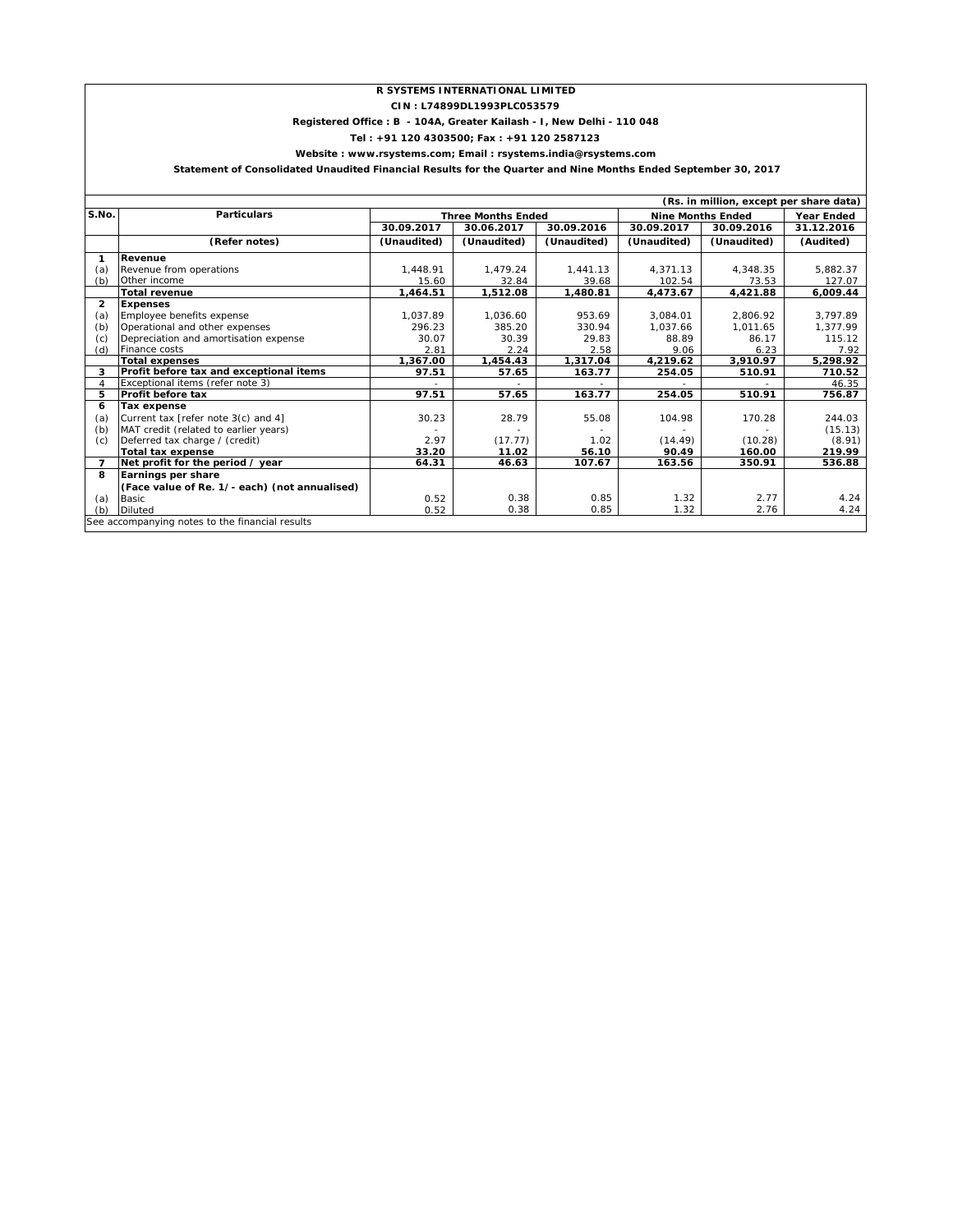#### **Notes:**

- 1 The results for the quarter and nine months ended September 30, 2017 were reviewed by the Audit Committee and have been approved by the Board of Directors at its meeting held on November 02, 2017.
- 2 The Limited Review as required under Regulation 33 of SEBI (Listing Obligations and Disclosure Requirements) Regulations, 2015 has been completed by the Statutory Auditor for the quarter and nine months ended September 30, 2017 and quarter ended June 30, 2017. There is no modification in the Auditors' Report on these financial results.
- The figures for the quarter and nine months ended September 30, 2016 were reviewed and figures for the year ended December 31, 2016 were audited by erstwhile statutory auditor, M/s S.R. Batliboi & Associates LLP, Chartered Accountants.
- 3 'Exceptional items':

(a) On July 11, 2014, the Company had incorporated a wholly owned subsidiary in India, namely, R Systems Products & Technologies Limited (which was later converted into R Systems Products & Technologies Private Limited ("RSPTPL") on May 28, 2015). The shareholders of the Company by passing special resolution through postal ballot on September 23, 2014 had accorded necessary approval for transfer of the Company's Indus Business Unit operated out of Pune and Chennai to RSPTPL.

The Company had entered into 'Business Transfer Agreement' (BTA) with RSPTPL on June 27, 2015 for the aforesaid transfer on a going concern basis by way of slump sale, for consideration of Rs. 783.90 million to be discharged by RSPTPL through issuance of 60,000,003 equity shares of Re. 1/- each at a premium of Rs. 6.227333 per share and 35,026 compulsorily redeemable debentures of Rs. 10,000 each to be redeemed over a period of 4 years, on the terms and conditions agreed in BTA and Debenture Subscription Agreement.

The Company had also entered into 'Share Purchase Agreement' (SPA) with BD Capital Partners Ltd. ("BDC"), a Mauritius based company on June 27, 2015 to sell 93% of its equity share in RSPTPL to BDC for a consideration of Rs. 443.17 million (USD 7 million). The closing (as defined in the agreements) under the BTA and SPA occurred on July 07, 2015. The name of RSPTPL was changed to Indus Software Technologies Private Limited (ISPTPL) w.e.f August 19, 2015.

Subject to the satisfaction of certain conditions, BDC had also agreed to purchase the balance 7% equity shares for a consideration up to USD 1 million. During the year ended December 31, 2016, the Company had received the consideration for the sale of balance 7% share in ISPTPL. The gain on sale of aforesaid equity share amounting to Rs. 37.18 million is disclosed as 'Exceptional items' in the financial results for the year ended December 31, 2016.

(b) The Company had realised additional amount of Rs. 9.17 million towards the sale of Indus Business unit and disclosed as 'Exceptional items' in the financial results for the year ended December 31, 2016.

(c) The consequent tax expense of above 'Exceptional items' amounting to Rs. 14.80 million for the year ended December 31, 2016, is included in the 'Current tax' in the financial results for the relevant period.

4 During the nine months ended September 30, 2017, the current tax includes Rs. 3.69 million pertaining to earlier period.

5 On April 30, 2015, R Systems (Singapore) Pte. Limited, a wholly owned subsidiary of the Company, has acquired 100% share of IBIZ Consulting Pte. Ltd (Formerly known as IBIZCS Group Pte. Ltd), Singapore (IBIZ) for maximum consideration of SGD 7.50 million including the earn-outs over the next three years on fulfilment of certain conditions by the erstwhile shareholder of IBIZ. As at December 31, 2016, the management estimated the investment value at SGD 3.01 million and the goodwill arising on acquisition was SGD 3.71 million.

During period ended September 30, 2017, the management, basis the conditions specified in the Share Purchase Agreement and subsequent amendment thereof has re-assessed the aforesaid investment value at SGD 2.87 million (Rs. 137.96 million) which represents the consideration assessed as probable to be paid over the period and the goodwill arising on acquisition is SGD 3.58 million (Rs 172.03 million).

- 6 The Company had issued Public Announcement dated September 15, 2016, for buy-back of equity shares of face value of Re. 1/- each from its existing shareholders as on the record date September 30, 2016 on a proportionate basis through "Tender Offer" route in accordance with the provisions contained in the Securities and Exchange Board of India (Buy Back of Securities) Regulations, 1998 and the Companies Act, 2013 at a price of Rs. 65/- per equity share, payable in cash for a total consideration not exceeding Rs. 195 million. Under the Buy-back offer, the Company had bought back 3 million equity shares for an aggregate amount of Rs. 195 million by utilising the Securities Premium Account to the extent of Rs. 192 million and General Reserve to the extent of Rs. 3 million. The Capital Redemption Reserve was created out of General Reserve for Rs. 3 million being the nominal value of equity shares bought back in terms of Section 68 of the Companies Act, 2013. The aforesaid buy-back was completed on November 29, 2016.
- 7 During the nine months ended September 30, 2017, the Company has issued 82,500 equity shares of Re. 1/- each pursuant to exercise of employee stock options under the R Systems International Limited Employee Stock Option Scheme 2007.
- 8 Refer Annexure A for segment wise consolidated revenue, results, assets and liabilities.
- 9 Previous period's / year's figures have been regrouped / reclassified wherever applicable, to the extent possible, to conform to the current period / year presentation.

For and on behalf of the Board

Sd/- Place : NOIDA **Discrete Singh (Retd.)** Lt. Gen. Baldev Singh (Retd.) Date : November 02, 2017 **Date : November 02, 2017 [President & Senior Executive Director]** [DIN: 00006966]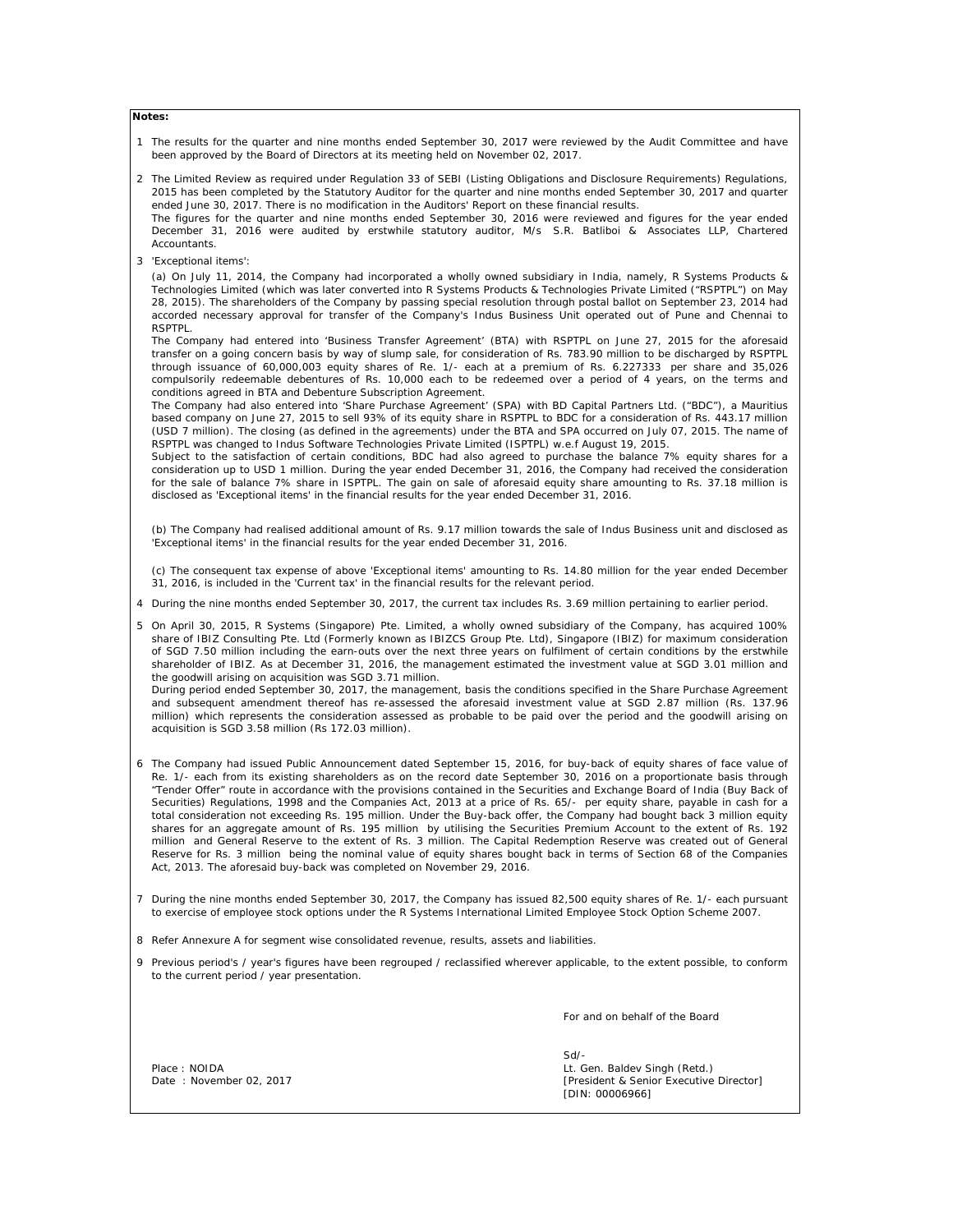|                                                                                                       |                                          |             |                           |             |                          |             | <b>Annexure A</b> |  |
|-------------------------------------------------------------------------------------------------------|------------------------------------------|-------------|---------------------------|-------------|--------------------------|-------------|-------------------|--|
| R SYSTEMS INTERNATIONAL LIMITED<br>Segment Wise Consolidated Revenue, Results, Assets and Liabilities |                                          |             |                           |             |                          |             |                   |  |
|                                                                                                       |                                          |             |                           |             |                          |             |                   |  |
| (Rs. in million)                                                                                      |                                          |             |                           |             |                          |             |                   |  |
| S.No.                                                                                                 | <b>Particulars</b>                       |             | <b>Three Months Ended</b> |             | <b>Nine Months Ended</b> |             | <b>Year Ended</b> |  |
|                                                                                                       |                                          | 30.09.2017  | 30.06.2017                | 30.09.2016  | 30.09.2017               | 30.09.2016  | 31.12.2016        |  |
|                                                                                                       |                                          | (Unaudited) | (Unaudited)               | (Unaudited) | (Unaudited)              | (Unaudited) | (Audited)         |  |
| $\mathbf{1}$                                                                                          | Segment revenue                          |             |                           |             |                          |             |                   |  |
|                                                                                                       | - Information technology services        | 1,328.45    | 1,370.43                  | 1,330.26    | 4,034.82                 | 4.033.45    | 5,449.12          |  |
|                                                                                                       | Business process outsourcing services    | 125.32      | 113.36                    | 115.59      | 350.41                   | 329.12      | 452.25            |  |
|                                                                                                       | Total                                    | 1.453.77    | 1.483.79                  | 1.445.85    | 4.385.23                 | 4.362.57    | 5.901.37          |  |
|                                                                                                       | Less: Elimination of intersegment sales  | 4.86        | 4.55                      | 4.72        | 14.10                    | 14.22       | 19.00             |  |
|                                                                                                       | <b>Revenue from operations</b>           | 1.448.91    | 1.479.24                  | 1.441.13    | 4.371.13                 | 4,348.35    | 5.882.37          |  |
| $\overline{2}$                                                                                        | Segment results before tax, interest and |             |                           |             |                          |             |                   |  |
|                                                                                                       | exceptional items                        |             |                           |             |                          |             |                   |  |
|                                                                                                       | - Information technology services        | 81.03       | 48.51                     | 159.75      | 234.48                   | 485.95      | 677.48            |  |
|                                                                                                       | Business process outsourcing services    | 18.43       | 12.38                     | 7.69        | 30.52                    | 36.78       | 48.84             |  |
|                                                                                                       | Total                                    | 99.46       | 60.89                     | 167.44      | 265.00                   | 522.73      | 726.32            |  |
|                                                                                                       | (i)<br>Interest expense                  | (0.53)      | (0.65)                    | (0.33)      | (3.48)                   | (0.95)      | (1.36)            |  |
|                                                                                                       | Interest income<br>(ii)                  | 13.57       | 12.84                     | 12.82       | 38.91                    | 37.49       | 56.81             |  |
|                                                                                                       | Other unallocable income<br>(iii)        | 1.60        | 1.60                      | 1.60        | 4.80                     | 4.80        | 6.40              |  |
|                                                                                                       | Exceptional items (refer note 3)<br>(iv) |             |                           |             |                          |             | 46.35             |  |
|                                                                                                       | (v) Other unallocable expenses           | (16.59)     | (17.03)                   | (17.75)     | (51.18)                  | (53.16)     | (77.65)           |  |
|                                                                                                       | Profit before tax                        | 97.51       | 57.65                     | 163.77      | 254.05                   | 510.91      | 756.87            |  |
| 3                                                                                                     | Capital employed                         |             |                           |             |                          |             |                   |  |
| a                                                                                                     | <b>Segment assets</b>                    |             |                           |             |                          |             |                   |  |
|                                                                                                       | - Information technology services        | 2.199.22    | 2.185.68                  | 2.160.01    | 2.199.22                 | 2.160.01    | 2.202.72          |  |
|                                                                                                       | Business process outsourcing services    | 365.86      | 343.67                    | 256.90      | 365.86                   | 256.90      | 334.48            |  |
|                                                                                                       | Inter segment assets elimination         | (87.71)     | (91.34)                   | (68.76)     | (87.71)                  | (68.76)     | (34.87)           |  |
|                                                                                                       | - Unallocated corporate assets           | 1.594.09    | 1.519.88                  | 1.503.88    | 1.594.09                 | 1.503.88    | 1,327.28          |  |
|                                                                                                       | Total segment assets (A)                 | 4.071.46    | 3.957.89                  | 3.852.03    | 4.071.46                 | 3.852.03    | 3.829.61          |  |
| b                                                                                                     | <b>Segment liabilities</b>               |             |                           |             |                          |             |                   |  |
|                                                                                                       | - Information technology services        | 1.017.97    | 1.004.37                  | 810.00      | 1.017.97                 | 810.00      | 900.84            |  |
|                                                                                                       | Business process outsourcing services    | 53.55       | 48.75                     | 113.84      | 53.55                    | 113.84      | 49.87             |  |
|                                                                                                       | Inter segment liabilities elimination    | (87.71)     | (91.34)                   | (68.76)     | (87.71)                  | (68.76)     | (34.87)           |  |
|                                                                                                       | Unallocated corporate liabilities        | 114.69      | 127.69                    | 182.69      | 114.69                   | 182.69      | 134.04            |  |
|                                                                                                       | Total segment liabilities (B)            | 1.098.50    | 1.089.47                  | 1.037.77    | 1.098.50                 | 1.037.77    | 1.049.88          |  |
|                                                                                                       |                                          |             |                           |             |                          |             |                   |  |
|                                                                                                       | Capital employed (A-B)                   | 2.972.96    | 2.868.42                  | 2.814.26    | 2.972.96                 | 2.814.26    | 2.779.73          |  |
|                                                                                                       |                                          |             |                           |             |                          |             |                   |  |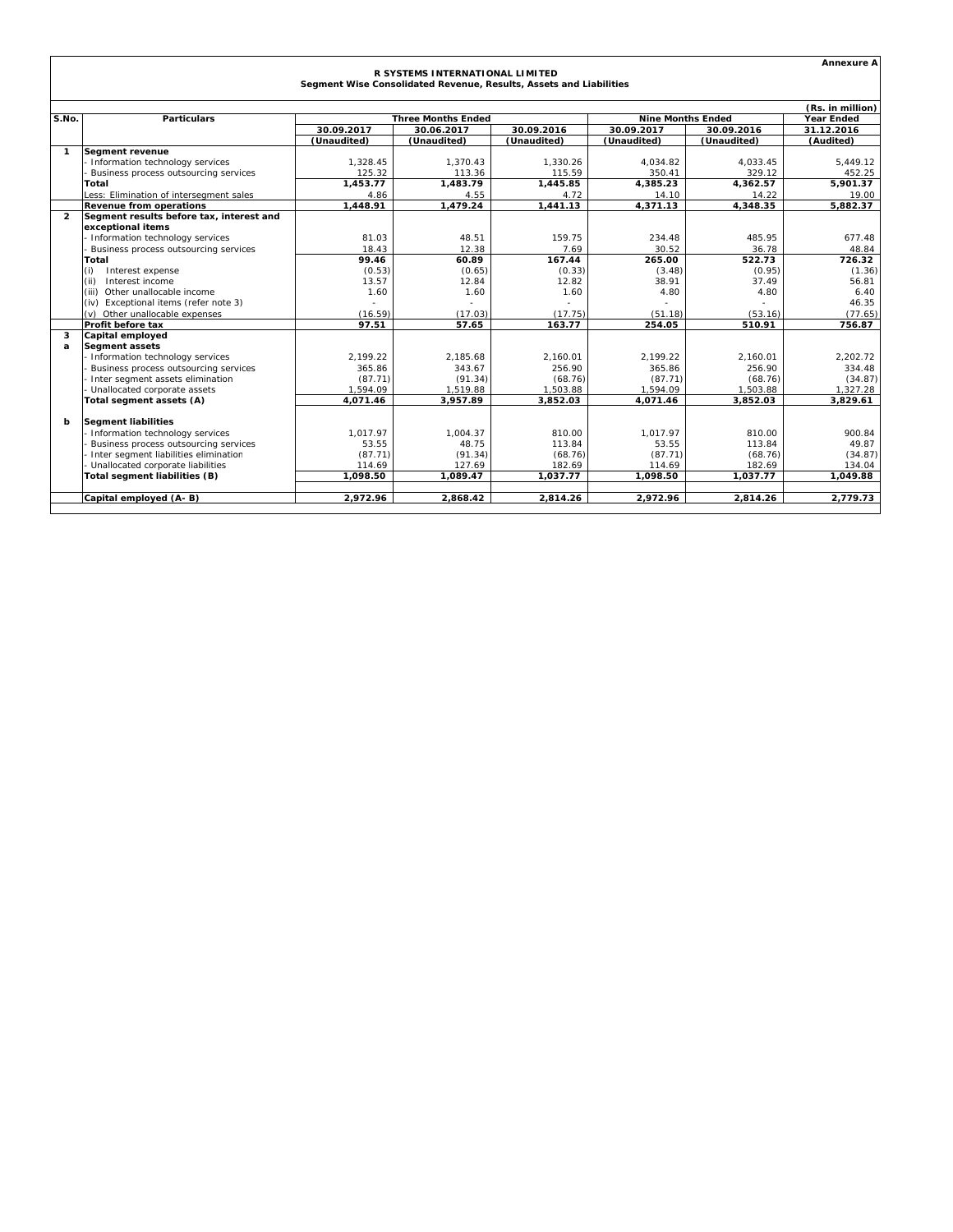# **R SYSTEMS INTERNATIONAL LIMITED**

**CIN : L74899DL1993PLC053579**

# **Registered Office : B - 104A, Greater Kailash - I, New Delhi - 110 048**

**Tel : +91 120 4303500; Fax : +91 120 2587123**

## **Website : www.rsystems.com; Email : rsystems.india@rsystems.com**

# **Statement of Standalone Audited Financial Results for the Quarter and Nine Months Ended September 30, 2017**

| (Rs. in million, except per share data) |                                                 |                           |            |            |                          |                   |            |  |
|-----------------------------------------|-------------------------------------------------|---------------------------|------------|------------|--------------------------|-------------------|------------|--|
| S.No.                                   | <b>Particulars</b>                              | <b>Three Months Ended</b> |            |            | <b>Nine Months Ended</b> | <b>Year Ended</b> |            |  |
|                                         |                                                 | 30.09.2017                | 30.06.2017 | 30.09.2016 | 30.09.2017               | 30.09.2016        | 31.12.2016 |  |
|                                         | (Refer notes)                                   | (Audited)                 | (Audited)  | (Audited)  | (Audited)                | (Audited)         | (Audited)  |  |
| 1                                       | Revenue                                         |                           |            |            |                          |                   |            |  |
| (a)                                     | Revenue from operations                         | 654.31                    | 657.00     | 654.68     | 1.961.25                 | 1,943.45          | 2,631.77   |  |
| (b)                                     | Other income                                    | 16.26                     | 29.46      | 38.03      | 90.41                    | 88.87             | 123.67     |  |
|                                         | <b>Total revenue</b>                            | 670.57                    | 686.46     | 692.71     | 2,051.66                 | 2,032.32          | 2,755.44   |  |
| $\overline{2}$                          | <b>Expenses</b>                                 |                           |            |            |                          |                   |            |  |
| (a)                                     | Employee benefits expense                       | 463.83                    | 471.09     | 421.70     | 1,395.88                 | 1,208.26          | 1,663.18   |  |
| (b)                                     | Operational and other expenses                  | 95.94                     | 149.38     | 107.11     | 359.16                   | 339.21            | 451.87     |  |
| (c)                                     | Depreciation and amortisation expense           | 18.76                     | 18.44      | 18.20      | 54.67                    | 52.10             | 69.30      |  |
| (d)                                     | Finance costs                                   | 1.49                      | 1.16       | 1.54       | 5.65                     | 2.91              | 3.68       |  |
|                                         | <b>Total expenses</b>                           | 580.02                    | 640.07     | 548.55     | 1,815.36                 | 1,602.48          | 2,188.03   |  |
| 3                                       | Profit before tax and exceptional items         | 90.55                     | 46.39      | 144.16     | 236.30                   | 429.84            | 567.41     |  |
| $\overline{4}$                          | Exceptional items (refer note 3)                |                           |            |            |                          |                   | 46.35      |  |
| 5                                       | <b>Profit before tax</b>                        | 90.55                     | 46.39      | 144.16     | 236.30                   | 429.84            | 613.76     |  |
| 6                                       | <b>Tax expense</b>                              |                           |            |            |                          |                   |            |  |
| (a)                                     | Current tax [refer note 3(c) and 4]             | 20.73                     | 32.60      | 52.15      | 91.12                    | 161.39            | 224.95     |  |
| (b)                                     | MAT credit (related to earlier years)           |                           |            |            |                          |                   | (15.13)    |  |
| (c)                                     | Deferred tax charge / (credit)                  | 7.06                      | (15.14)    | (0.89)     | (6.34)                   | (8.55)            | (8.20)     |  |
|                                         | <b>Total tax expense</b>                        | 27.79                     | 17.46      | 51.26      | 84.78                    | 152.84            | 201.62     |  |
| 7                                       | Net profit for the period / year                | 62.76                     | 28.93      | 92.90      | 151.52                   | 277.00            | 412.14     |  |
| 8                                       | Earnings per share                              |                           |            |            |                          |                   |            |  |
|                                         | (Face value of Re. 1/- each) (not annualised)   |                           |            |            |                          |                   |            |  |
| (a)                                     | <b>Basic</b>                                    | 0.51                      | 0.23       | 0.73       | 1.22                     | 2.18              | 3.26       |  |
| (b)                                     | <b>Diluted</b>                                  | 0.51                      | 0.23       | 0.73       | 1.22                     | 2.18              | 3.25       |  |
|                                         | See accompanying notes to the financial results |                           |            |            |                          |                   |            |  |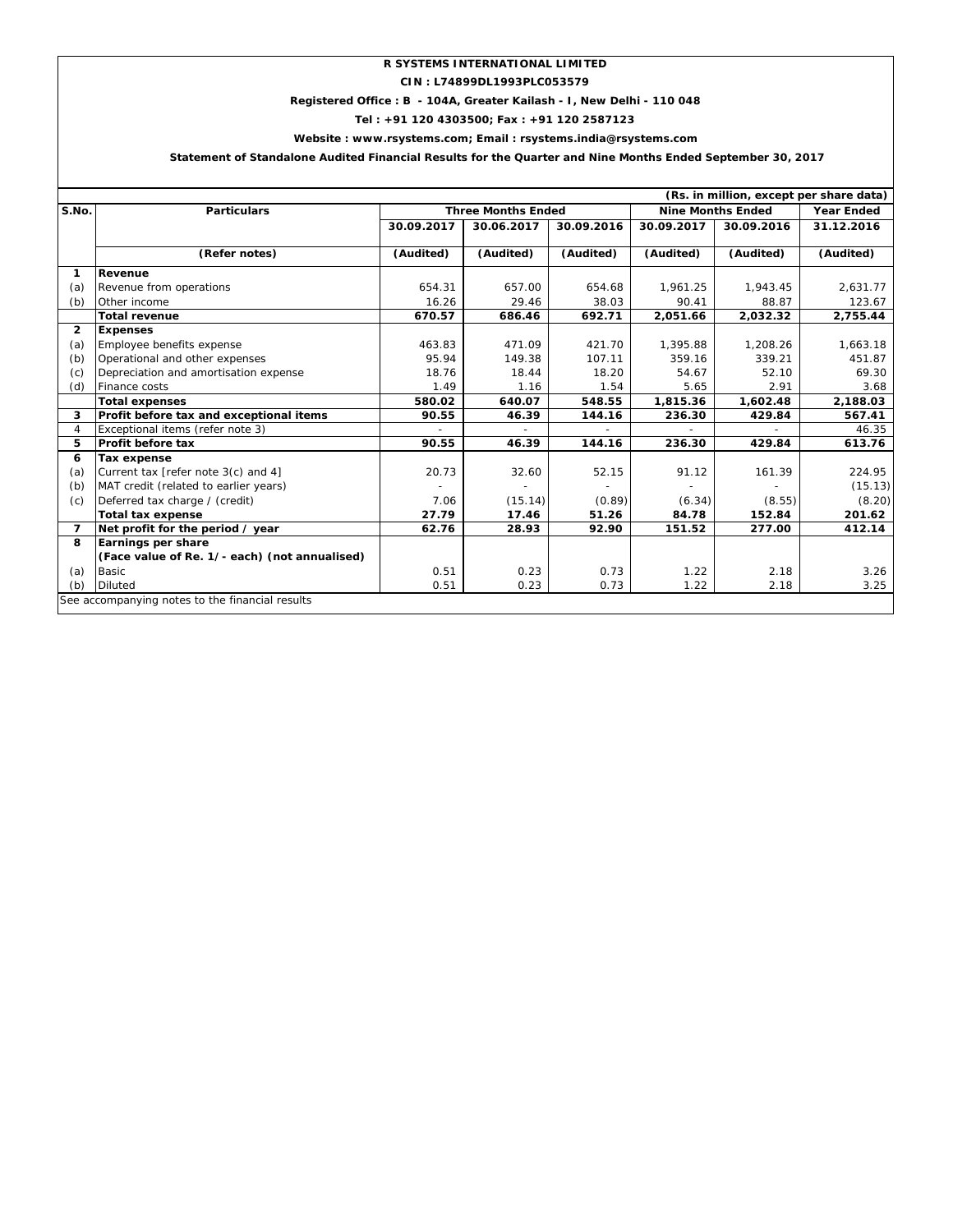### **Notes:**

1 The results for the quarter and nine months ended September 30, 2017 were reviewed by the Audit Committee and have been approved by the Board of Directors at its meeting held on November 02, 2017.

2 An audit has been completed by the Statutory Auditors for the quarter and nine months ended September 30, 2017 and quarter ended June 30, 2017. There is no modification in the Auditors' Report on these financial results.

The figures for the quarter and nine months ended September 30, 2016 and year ended December 31, 2016 were audited by erstwhile statutory auditor, M/s S.R.Batliboi & Associates LLP, Chartered Accountants.

3 'Exceptional items':

> (a) On July 11, 2014, the Company had incorporated a wholly owned subsidiary in India, namely, R Systems Products & Technologies Limited (which was later converted into R Systems Products & Technologies Private Limited ("RSPTPL") on May 28, 2015). The shareholders of the Company by passing special resolution through postal ballot on September 23, 2014 had accorded necessary approval for transfer of the Company's Indus Business Unit operated out of Pune and Chennai to RSPTPL. The Company had entered into 'Business Transfer Agreement' (BTA) with RSPTPL on June 27, 2015 for the aforesaid transfer on a going concern basis by way of slump sale, for consideration of Rs. 783.90 million to be discharged by RSPTPL through issuance of 60,000,003 equity shares of Re. 1/- each at a premium of Rs. 6.227333 per share and 35,026 compulsorily redeemable debentures of Rs. 10,000 each to be redeemed over a period of 4 years, on the terms and conditions agreed in BTA and Debenture Subscription Agreement.

> The Company had also entered into 'Share Purchase Agreement' (SPA) with BD Capital Partners Ltd. ("BDC"), a Mauritius based company on June 27, 2015 to sell 93% of its equity share in RSPTPL to BDC for a consideration of Rs. 443.17 million (USD 7 million). The closing (as defined in the agreements) under the BTA and SPA occurred on July 07, 2015. The name of RSPTPL was changed to Indus Software Technologies Private Limited (ISPTPL) w.e.f August 19, 2015.

> Subject to the satisfaction of certain conditions, BDC had also agreed to purchase the balance 7% equity shares for a consideration up to USD 1 million. During the year ended December 31, 2016, the Company had received the consideration for the sale of balance 7% share in ISPTPL. The gain on sale of aforesaid equity share amounting to Rs. 37.18 million is disclosed as 'Exceptional items' in the financial results for the year ended December 31, 2016.

> (b) The Company had realised additional amount of Rs. 9.17 million towards the sale of Indus Business unit and disclosed as 'Exceptional items' in the financial results for the year ended December 31, 2016.

> (c) The consequent tax expense of above 'Exceptional items' amounting to Rs. 14.80 million for the year ended December 31, 2016, is included in the 'Current tax' in the financial results for the relevant period.

- 4 During the nine months ended September 30, 2017, the current tax includes Rs. 3.69 million pertaining to earlier period.
- 5 The Company had issued Public Announcement dated September 15, 2016, for buy-back of equity shares of face value of Re. 1/ each from its existing shareholders as on the record date September 30, 2016 on a proportionate basis through "Tender Offer" route in accordance with the provisions contained in the Securities and Exchange Board of India (Buy Back of Securities) Regulations, 1998 and the Companies Act, 2013 at a price of Rs. 65/- per equity share, payable in cash for a total consideration not exceeding Rs. 195 million. Under the Buy-back offer, the Company had bought back 3 million equity shares for an aggregate amount of Rs. 195 million by utilising the Securities Premium Account to the extent of Rs. 192 million and General Reserve to the extent of Rs. 3 million. The Capital Redemption Reserve was created out of General Reserve for Rs. 3 million being the nominal value of equity shares bought back in terms of Section 68 of the Companies Act, 2013. The aforesaid buy-back was completed on November 29, 2016.
- 6 During the nine months ended September 30, 2017, the Company has issued 82,500 equity shares of Re. 1/- each pursuant to exercise of employee stock options under the R Systems International Limited Employee Stock Option Scheme 2007.
- 7 Refer Annexure A for segment wise standalone revenue, results, assets and liabilities.
- 8 Previous period's / year's figures have been regrouped / reclassified wherever applicable, to the extent possible, to conform to the current period / year presentation.

For and on behalf of the Board

Sd/- Place : NOIDA Date: November 02, 2017 Lt. Gen. Baldev Singh (Retd.) [President & Senior Executive Director] [DIN: 00006966]